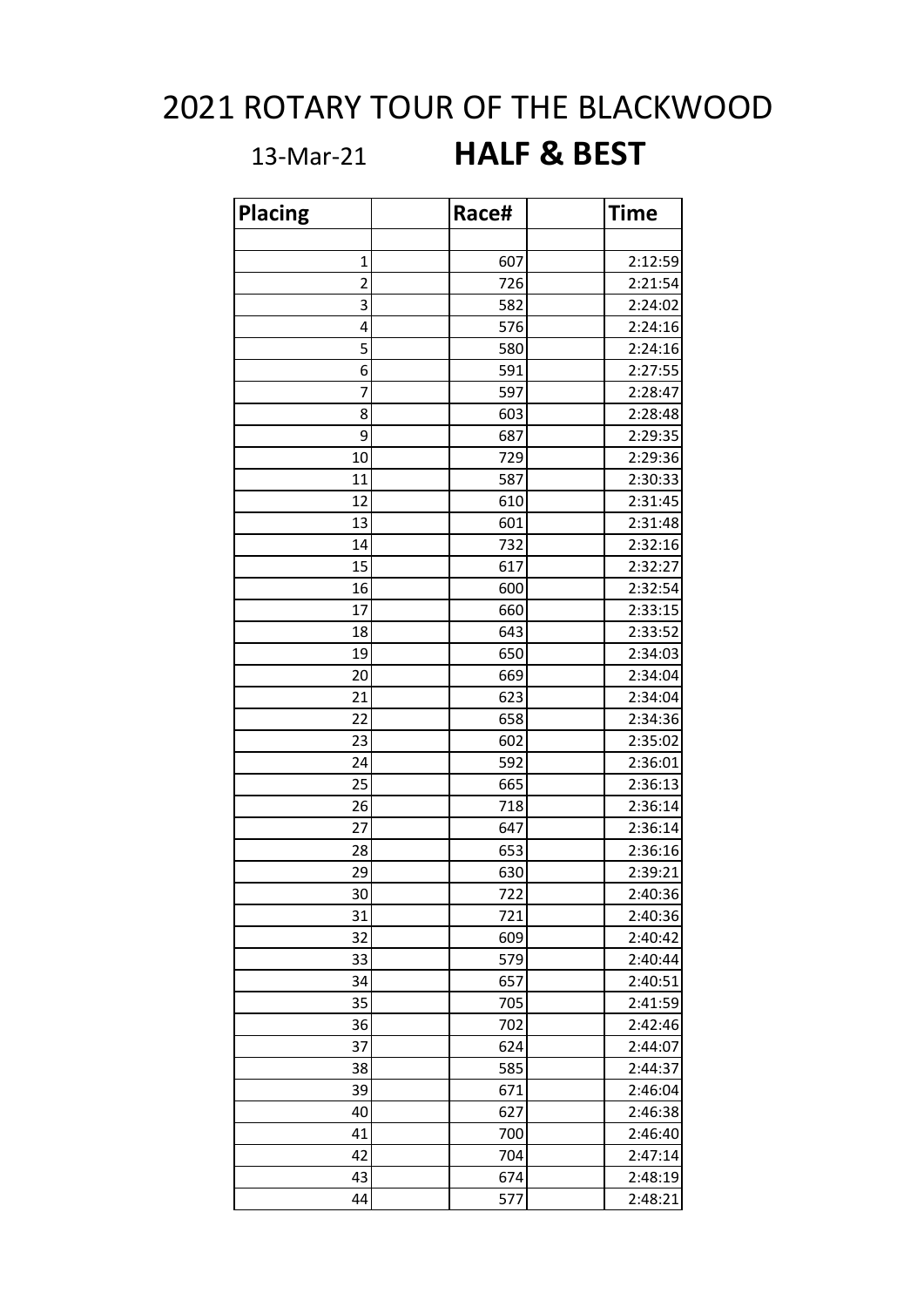| 45 | 646 | 2:48:44            |
|----|-----|--------------------|
| 46 | 684 | 2:49:48            |
| 47 | 686 | 2:50:04            |
| 48 | 593 | 2:50:13            |
| 49 | 688 | 2:52:13            |
| 50 | 583 | 2:52:14            |
| 51 | 584 | 2:52:14            |
| 52 | 594 | 2:52:14            |
| 53 | 712 | 2:53:05            |
| 54 | 724 | 2:53:24            |
| 55 | 725 | 2:53:26            |
| 56 | 635 | 2:55:23            |
| 57 | 679 | 2:55:23            |
| 58 | 634 | 2:55:24            |
| 59 | 678 | 2:55:24            |
| 60 | 608 | 2:55:33            |
| 61 | 655 | 2:57:31            |
| 62 | 667 | 2:57:31            |
| 63 | 676 | 2:57:31            |
| 64 | 642 | 2:57:32            |
| 65 | 638 | 2:57:33            |
| 66 | 677 | 2:57:33            |
| 67 | 692 | 2:57:33            |
| 68 | 691 | 2:57:33            |
| 69 | 621 | 2:57:34            |
| 70 | 641 | 2:57:34            |
| 71 | 648 | 2:57:35            |
| 72 | 672 | 2:57:57            |
| 73 | 588 | 2:59:25            |
| 74 | 581 | 3:02:12            |
| 75 | 689 | 3:02:42            |
| 76 | 690 | 3:02:43            |
| 77 | 727 | 3:02:57            |
| 78 | 666 | 3:03:55            |
| 79 | 728 | 3:04:59            |
| 80 | 659 | 3:07:36            |
| 81 | 694 |                    |
| 82 | 693 | 3:07:39<br>3:07:41 |
| 83 | 713 |                    |
| 84 | 698 | 3:11:29            |
|    |     | 3:14:05            |
| 85 | 697 | 3:14:06            |
| 86 | 730 | 3:15:16            |
| 87 | 696 | 3:15:19            |
| 88 | 731 | 3:15:20            |
| 89 | 695 | 3:15:34            |
| 90 | 720 | 3:15:54            |
| 91 | 723 | 3:15:55            |
| 92 | 714 | 3:18:05            |
| 93 | 681 | 3:18:09            |
| 94 | 715 | 3:18:09            |
| 95 | 716 | 3:18:11            |
| 96 | 637 | 3:18:50            |